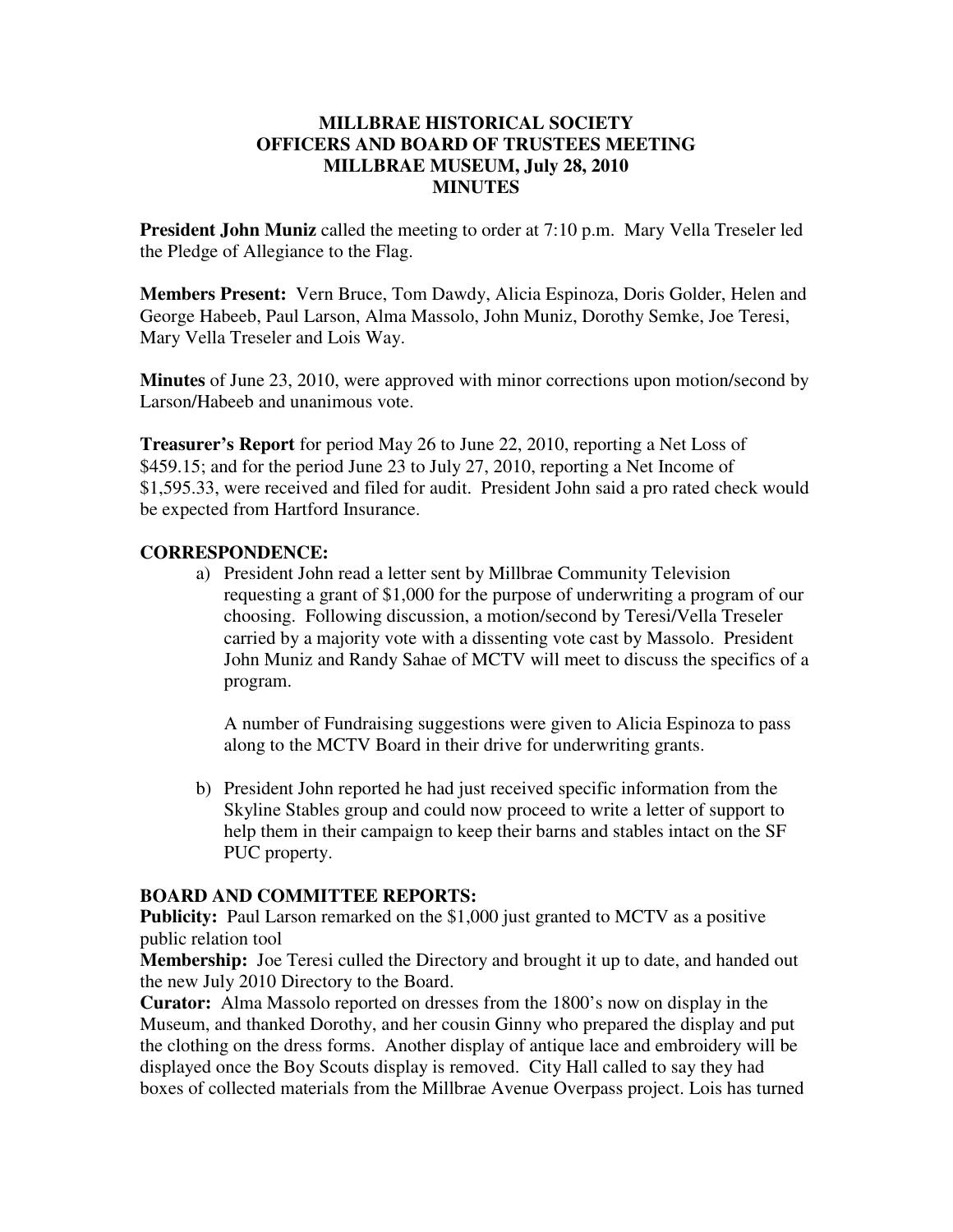over *all the original* Minutes of the Historical Society to Alma for permanent safekeeping.

**Sunshine:** Madelyn Richardson was not present, but Alma announced that a card of condolence was sent to Doris Golder on the death of her brother. Also, David Rolandelli's mother died, and a card was sent to the two brothers. Alma requested that the wood plaques displayed against the wall in the basement be set up by year, and would like the tables cleared of the plaques. Dorothy suggested a children's project to decoupage the wood plaques.

**Train Museum:** Vern Bruce reported the windows on the Pullman car would definitely be replaced next week. A study of the proposed High Speed Railroad was available to the group.

**Museum Facilitator:** Jack Gardner was not present but it was reported Jack had fixed a screen door handle and fixed a loose shutter.

**Parliamentarian:** Mary Vella Treseler reported \$902 expenses for the 4<sup>th</sup> of July Picnic, and a net profit of \$462.59. She distributed letters of thanks to the raffle donors. **Man/Woman of the Year:** Mary Vella Treseler said she had turned in the information for Faye Dawdy's nomination for Woman of the Year. The judges will be reviewing all the entries shortly.

## **UNFINISHED/NEW BUSINESS**

Joe Teresi asked for and received authority to order more History Walk brochures. The supply had quickly run out**.** He acknowledged the Magnolia of Millbrae for lending their shuttle bus for the History Walk dedication day. He showed them the History Walk slide program. He said Dan Quigg of the Downtown Association would like to have a supply of brochures on hand as well.

**Growing Up in Millbrae**. Tom Dawdy will show the program at the Chadbourne Center at their request.

**Museum Landscape.** John Muniz cleaned up the landscape on the 5<sup>th</sup> of July, and also planted a lemon tree.

**Historical Brochure**. John Muniz received a 1958 brochure from James Aiken to add to our artifacts.

**Kohl's.** President John wrote a letter to Kohl's and enclosed a card of introduction of MHS.

**Docent Schedule.** More volunteers are needed. Paul Larson volunteered his time.. **Shaw's Plaza Sign.** Walter Kelly is interested in saving the Shaw's Plaza sign.

**Attic Re-organization**: Phase One of the Attic re-organization was completed by John and Jack It's been cleaned up.

**Docent Lunch**. No action but the subject was raised to give the Docents the opportunity to think about it for the Fall.

**Buggy Restoration .** No progress reported.

**Train Station Alarm** No progress reported.

**Fire Marshall Inspection.** This has been postponed until further cleanup of the basement.

**Rummage Sale:** Dorothy Semke reported that Alma, Doris, and Lois have been working really hard sorting and tagging. Lois donated an exceptionally nice antique milk can.